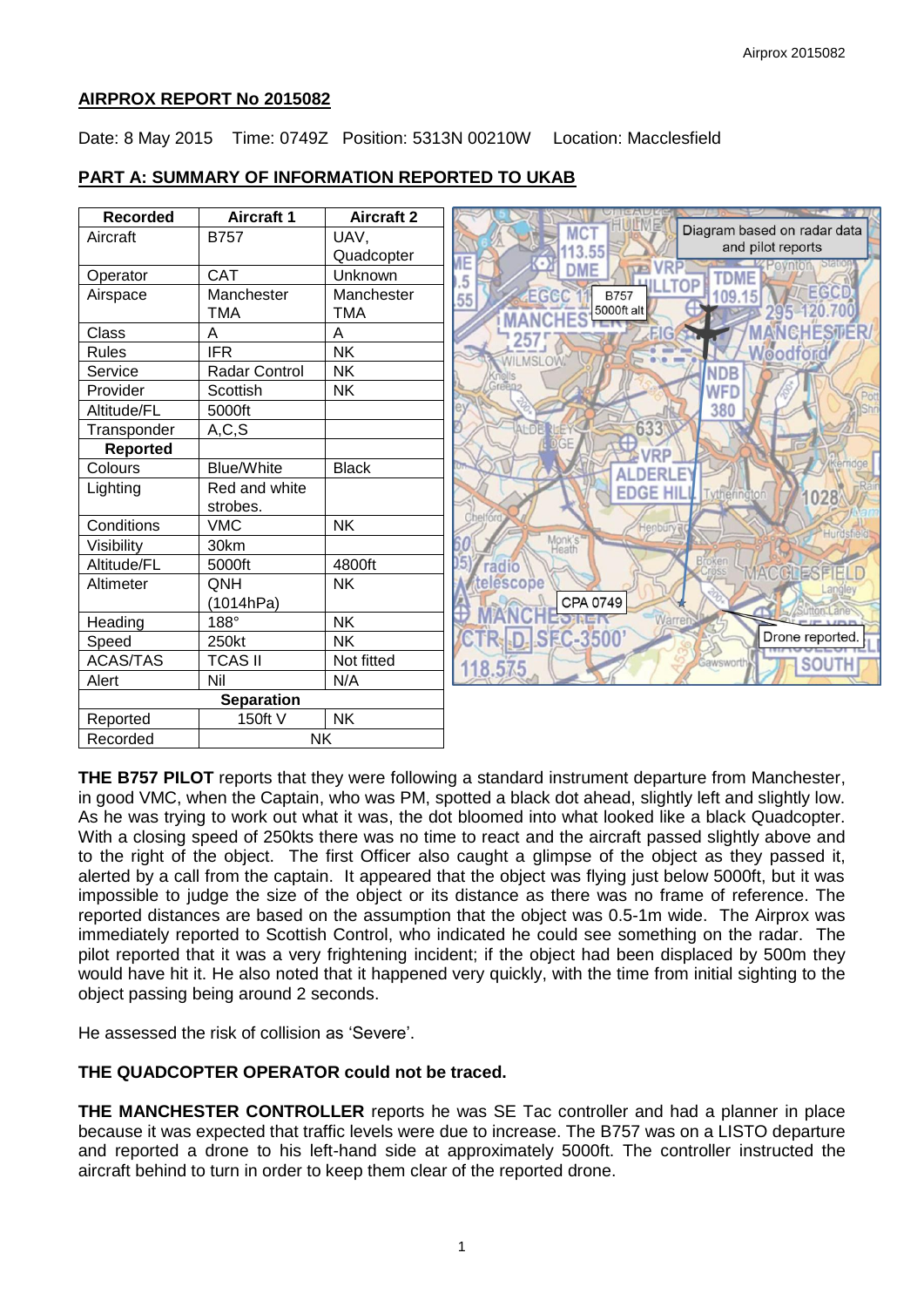## **Factual Background**

The weather at Manchester was reported as:

METAR EGCC 080750Z 12007KT CAVOK 12/05 Q1014 NOSIG

The LISTO2S departure is published as shown in Figure 1.



Figure 1: LISTO2S departure

### **Analysis and Investigation**

# **CAA ATSI**

Pilot of the B757 reported having seen a black quadcopter on his left-hand side at a similar level to himself (5000ft). The STAFA controller passed positional information to following aircraft and subsequently a turn to avoid. The report from the pilot of the B752 indicated that he believed that the controller could see the drone on his radar screen, but this was not the case. Positional information was passed to the following aircraft based on the position of the reporting aircraft at the time.

## **UKAB Secretariat**

The Air Navigation Order 2009 (as amended), Article 138<sup>1</sup> states:

A person must not recklessly or negligently cause or permit an aircraft to endanger any person or property.

 $\overline{\phantom{a}}$  $1$  Article 253 of the ANO details which Articles apply to small unmanned aircraft. Article 255 defines 'small unmanned aircraft'. The ANO is available to view at [http://www.legislation.gov.uk.](http://www.legislation.gov.uk/)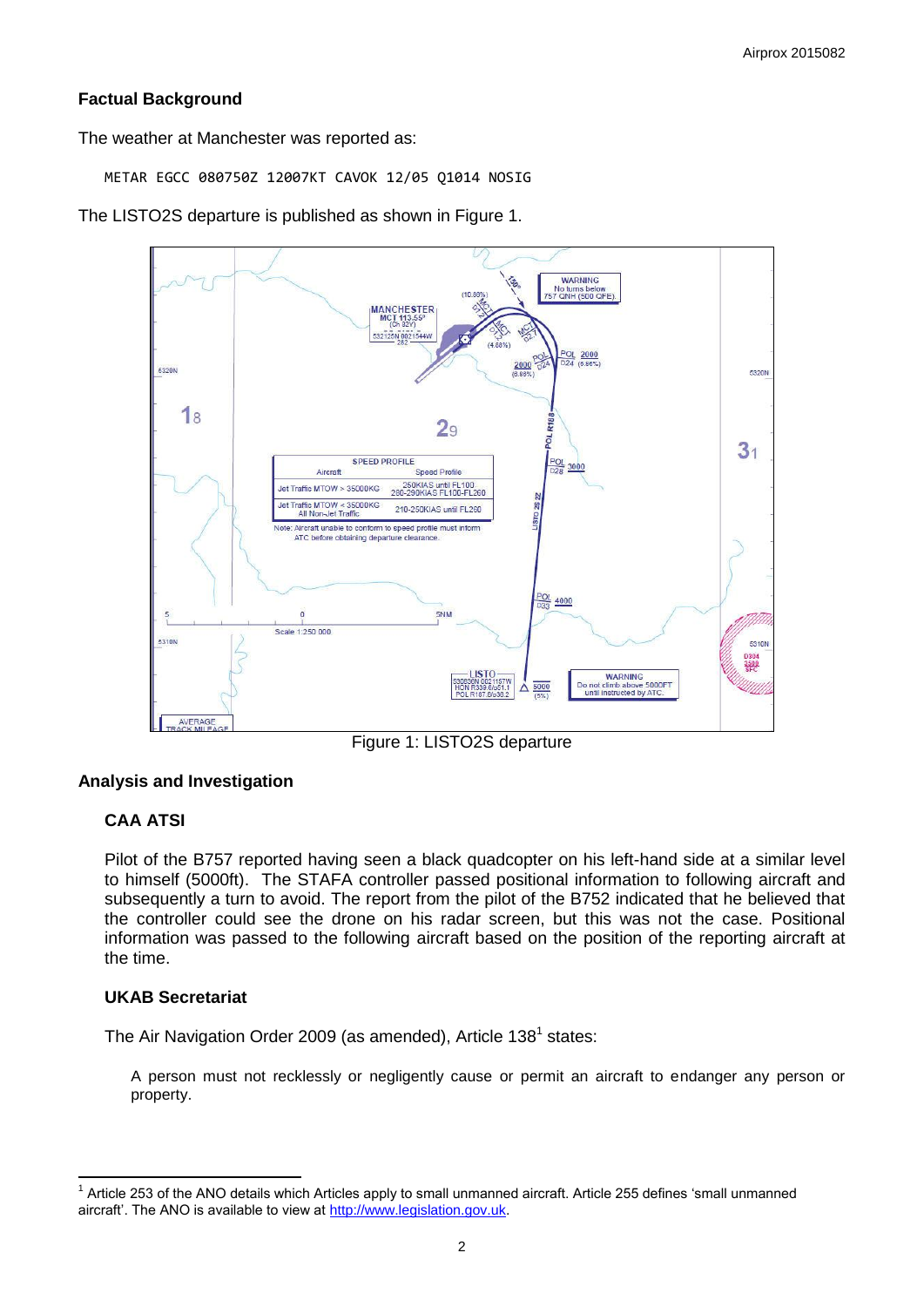Article 166, paragraphs 2, 3 and 4 state:

(2) The person in charge of a small unmanned aircraft may only fly the aircraft if reasonably satisfied that the flight can safely be made.

(3) The person in charge of a small unmanned aircraft must maintain direct, unaided visual contact with the aircraft sufficient to monitor its flight path in relation to other aircraft, persons, vehicles, vessels and structures for the purpose of avoiding collisions.'

(4) The person in charge of a small unmanned aircraft which has a mass of more than 7kg excluding its fuel but including any articles or equipment installed in or attached to the aircraft at the commencement of its flight must not fly the aircraft

(a) in Class A, C, D or E airspace unless the permission of the appropriate air traffic control unit has been obtained;

(b) within an aerodrome traffic zone …; or

(c) at a height of more than 400 feet above the surface unless it is flying in airspace described in sub-paragraph (a) or (b) and in accordance with the requirements for that airspace.

A CAA web site<sup>2</sup> provides information and guidance associated with the operation of Unmanned Aircraft Systems (UASs) and Unmanned Aerial Vehicles (UAVs).

The CAA has published a UAV Safety Notice<sup>3</sup> which states the responsibilities for flying unmanned aircraft. This includes:

You are responsible for avoiding collisions with other people or objects - including aircraft. Do not fly your unmanned aircraft in any way that could endanger people or property. It is illegal to fly your unmanned aircraft over a congested area (streets, towns and cities). Also, stay well clear of airports and airfields.

In addition, the CAA has published guidance regarding First Person View (FPV) drone operations which limit this activity to drones of less than 3.5kg take-off mass, and to not more than 1000ft<sup>4</sup>.

#### **Occurrence Investigation**

NATS undertook an occurrence investigation, which noted that there was no radar contact correlating to the drone's reported track and so exact distances could not be ascertained. The Cheshire police were informed about the incident.

#### **Summary**

An Airprox was reported on  $8<sup>th</sup>$  May at 0749 between a B757 and a Quadcopter. The B757 was on a LISTO departure from Manchester and, when passing 5000ft, the crew reported seeing a Quadcopter type drone pass 500m down their left-hand side. The Quadcopter operator could not be traced.

#### **PART B: SUMMARY OF THE BOARD'S DISCUSSIONS**

Information available consisted of reports from the B757 pilot, transcripts of the relevant RT frequencies, radar photographs/video recordings, reports from the air traffic controllers involved and reports from the appropriate ATC and operating authorities.

The crew of the B757 reported seeing an drone-like object at 5000ft overhead Macclesfield. The Board noted that CAA regulation states that it is illegal for drones to be operated at that height and

 $\overline{a}$ 

 $2$  www.caa.co.uk/uas

<sup>3</sup> CAP 1202

ORSA No. 1108 Small Unmanned Aircraft – First Person View (FPV) Flying available at: [http://www.caa.co.uk/docs/33/1108.pdf.](http://www.caa.co.uk/docs/33/1108.pdf)